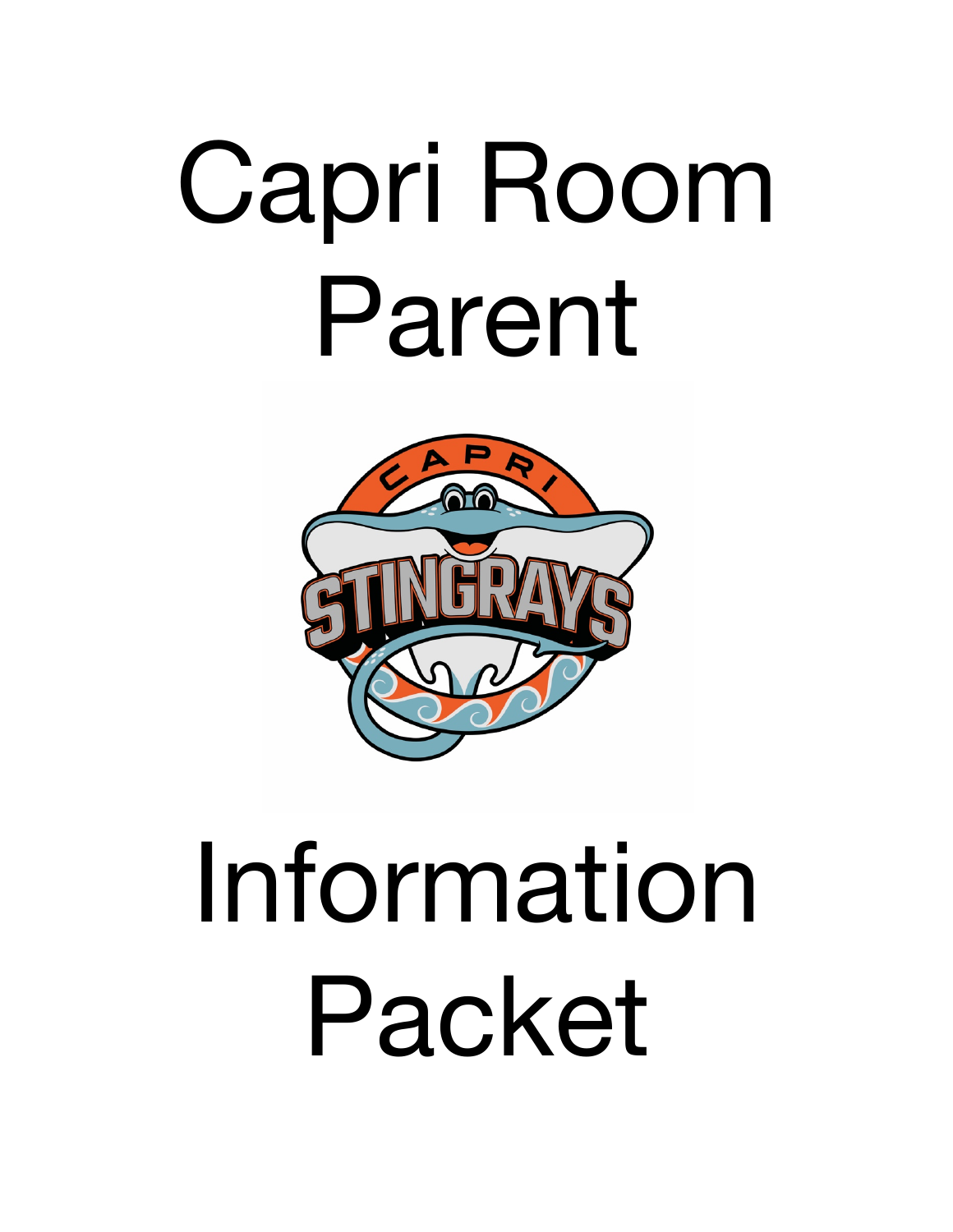Dear Room Parents,

Thank you so much for volunteering to be the room parent in your child's classroom. You are a wonderful resource to not only your teacher but to all the families in your classroom. The extent of involvement varies from teacher to teacher.

Within this packet you will find a general description of the role and responsibilities, communication tips, a list of useful organizational tools to make your job easier, and various templates and examples to use throughout the year as well as a few other tidbits that will hopefully make the year run smoother!

If there is ever a time that you need something please let us know, as we are here to help and support you. We realize how much time and effort this job takes and are grateful that you chose to do it.

Thanks again!!

Denise Preston, VP of Volunteers, volunteers@capripta.org

Lani Miller, PTA President, president@capripta.org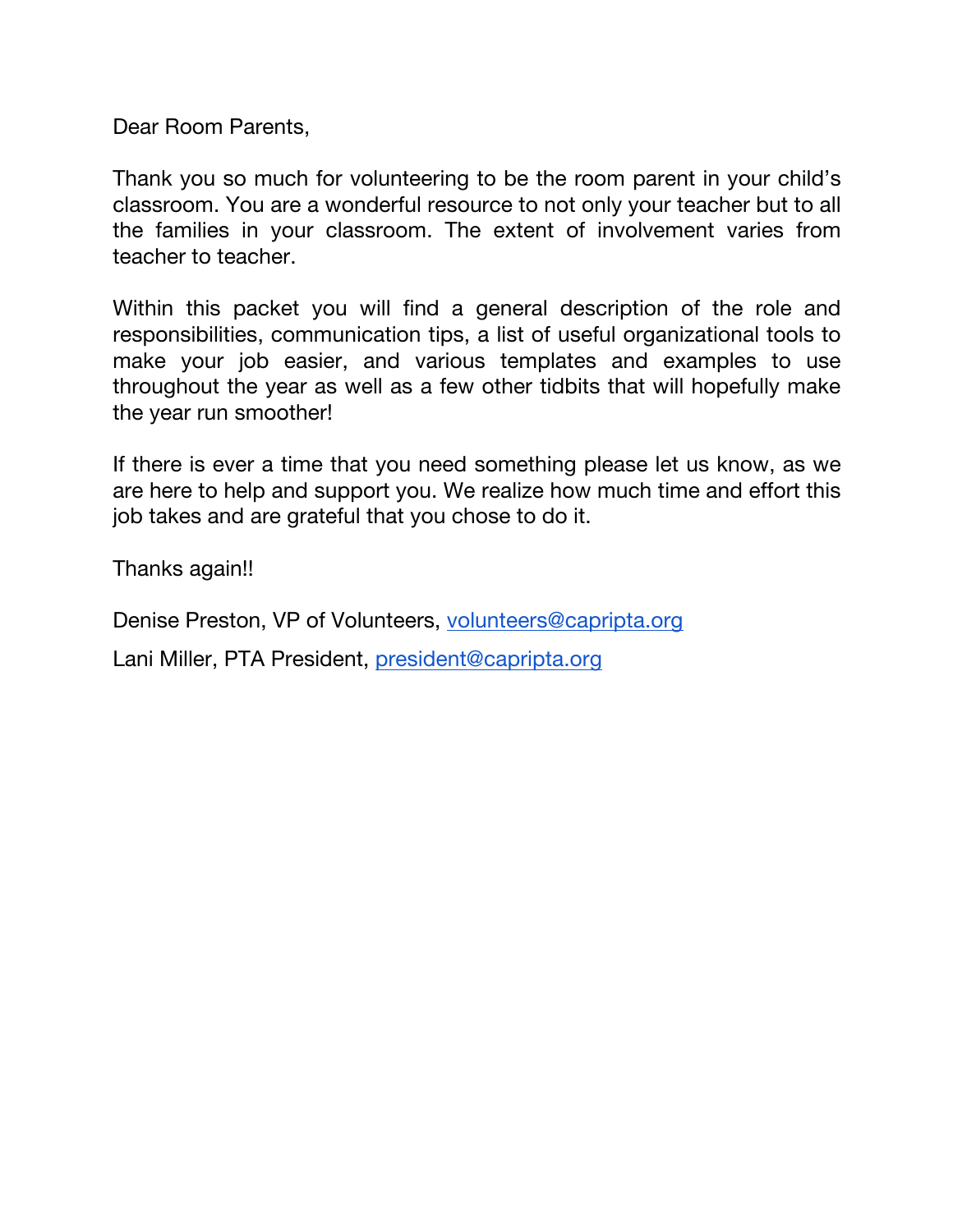# **Capri Room Parent - Job Description**

The role of Room Parent will vary from classroom to classroom, but there are some responsibilities that are generally required in all classrooms. In addition, supporting the school, your teacher and all families in the class in a positive, welcoming manner will set an example for all parents.

#### **Communication**

- Develop a class roster with contact information for each family by the end of September.
- Meet with teacher in September (and periodically thereafter) to review expectations, requirements, events, etc for the upcoming year.
- Assist with communication between parents, teachers, and PTA including, when needed, forwarding PTA information, school information, and reminders to classroom parents in a timely manner.
- Coordinate translation of classroom communications (DLI).

#### Coordination of Classroom Volunteers

- Create a class volunteer/substitute list.
- Ensure all volunteer positions within your classroom are filled.

#### Classroom Events

- Assist teacher, as needed, with class projects, field trips, events and celebrations including holiday parties, end of the year parties, and birthday celebrations.
- Assist in coordination of volunteers and resources for classroom events.

#### Liaise/assist with PTA

- Attend PTA General meetings.
- Actively support and encourage participation in all major PTA school activities/fundraisers. For example: Jog-a-thon, book fair, Spring Auction, Staff Appreciation and grade level events.
- Coordinate activities for Spring Auction, i.e. class baskets.

#### Teacher Appreciation

● Plan and organize teacher gifts for holidays & staff appreciation week.

*\*\*\*\*Parents do NOT need to raise funds from their classes for field trips, academic activities, teacher/student supplies, art supplies or the like. Let the PTA support* 

*you!*

*Questions? E-mail president@capripta.org.\*\*\**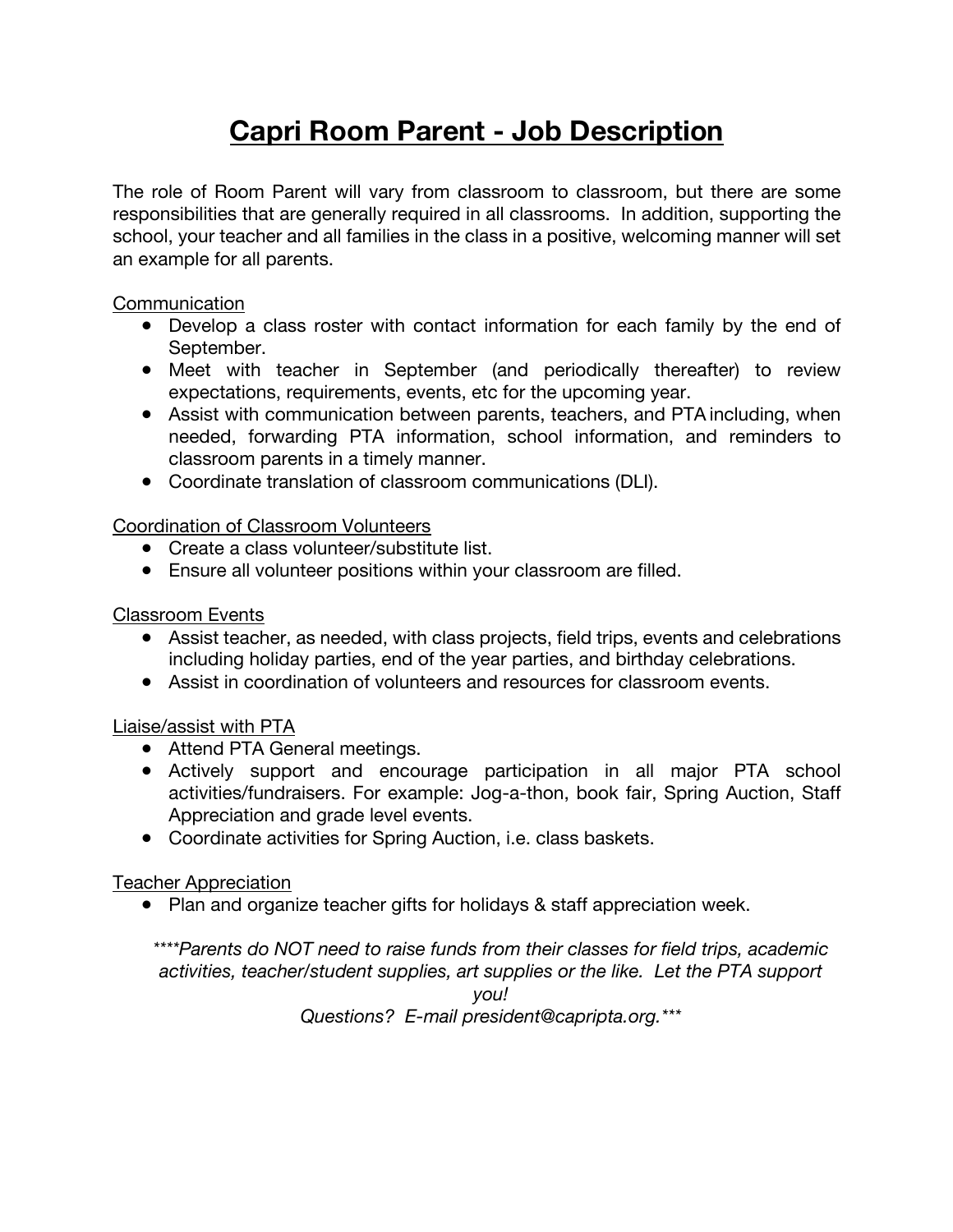# **Other Classroom Volunteer Descriptions**

#### **Art Volunteers**

Work with your teacher and the lead Art Docent to provide regular art lessons to the class (frequency depends on your availability and teacher schedule). Lesson plans and resources are provided. Art Docent orientation is provided in September.

**Photographer** – Take photos of your class and special events throughout the year and upload to a shared, private Shutterfly site for the Yearbook committee.

**Capri Reads** - Capri's annual reading program designed to promote reading in a fun and motivating atmosphere. Classroom volunteer will be responsible for tracking hours/pages and providing prizes to kids as they meet their goals. Grades 4-6 will use an app this year to make the job easier!

# **Communication at Capri**

Principal Lancon and the PTA utilize 5 types of communication for school-wide events

1. **CAPRI BREEZE** - Our electronic school newsletter, is our newest form of communication that is sent every Thursday. With a message from the principal this email will contain weekly information from various committees, enrichment teachers, and upcoming events.\*\*

2. **TEXT** - Emergency Notifications, Quick Reminders of upcoming events & deadlines will be sent throughout the year.

3. **MEMBERSHIP TOOLKIT** - PTA Communication Tool that provides room parent emails by class and grade, school wide emails, volunteer sign ups, & online sales. We encourage you to download the app. Register @ capripta.membershiptoolkit.com

4. **BACKPACK FLYERS** - Keep a look out….As we try to keep as green as possible, there are some flyers that may be sent home in backpacks!

5. **WEBSITES** - Capri Elementary Website – www.eusd.net /capri and PTA Website – www.capripta.org

\*\*Please note: If you are NOT receiving a text or emails, please check the office as your parent information card may need to be updated.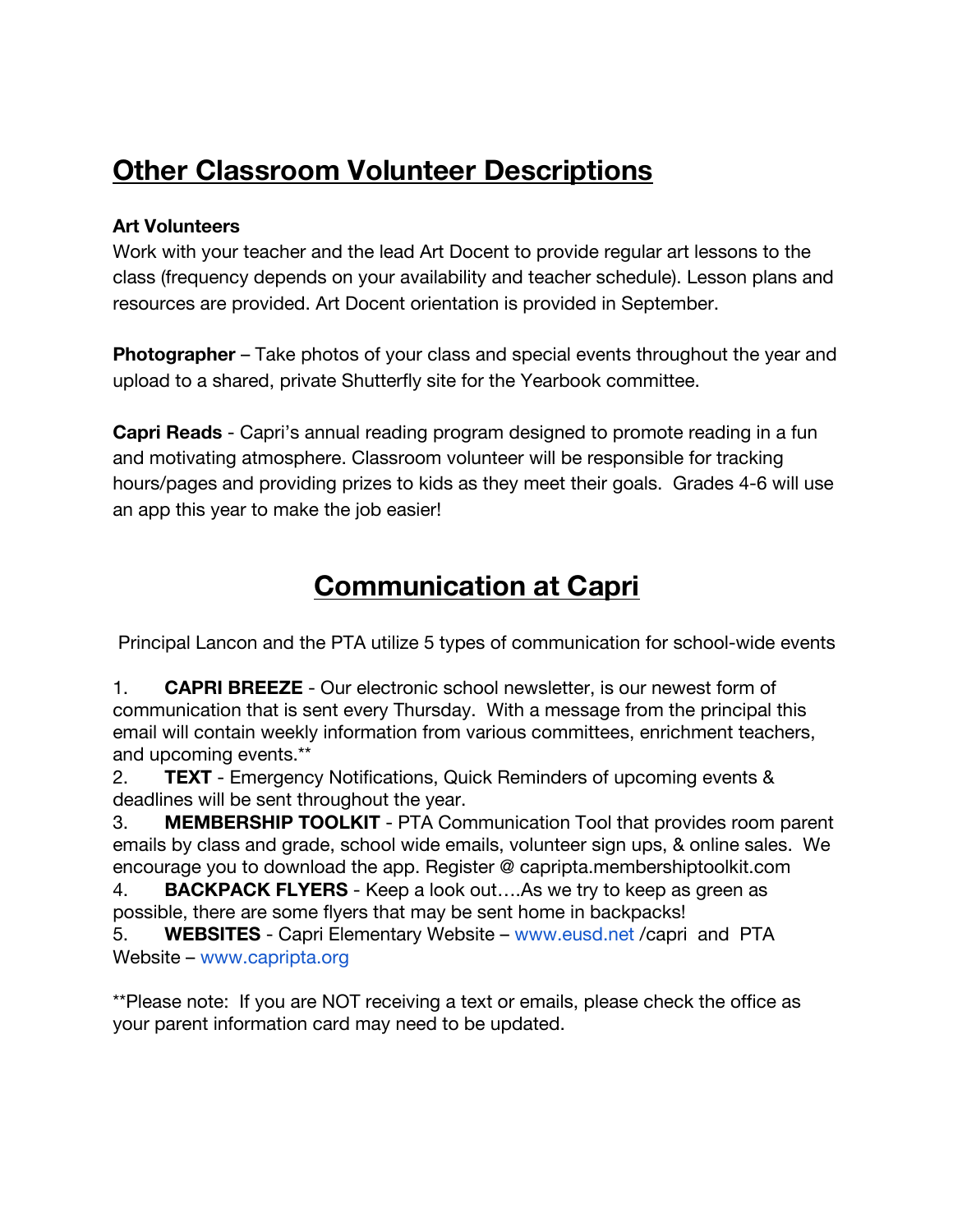In addition, there are flyers that are sent out weekly via PeachJar with district office communication and information on enrichment activities.

Please take a moment to make sure the parents in your class are aware of each of these methods. Below is a sample email you can send out to your parents.

---------------------------------------------------------------------------

Hi Parents,

Just wanted to make sure everyone is receiving the weekly email with the Capri Breeze. This email will have important communication from the Principal and the PTA and will highlight upcoming school events and activities. If you are NOT receiving a text or emails, please check the office as your parent information card may need to be updated.

In addition, there are weekly emails that get sent out via PeachJar that has district office communication and information on enrichment activities. Please take a minute to register at www.peachjar.com to receive these emails. The link can also be found on the homepage of the PTA website - www.capripta.org.

Sincerely, \_\_\_\_\_\_\_\_\_\_\_\_\_\_\_\_\_\_\_\_\_\_\_\_\_\_\_\_\_

# **Useful Organizational Tools**

- **Google Docs**  for creating and sharing a class roster and/or volunteer schedule. Be sure to also share a PDF for those who cannot access google docs.
- **Sign-up Genius** for organizing contributions to the auction basket, needs for classroom events/parties, helping organize parent/teacher conferences, etc
- **Venmo**  for collecting voluntary contributions for teacher gifts, etc.
- **GroupMe App**  for group text messaging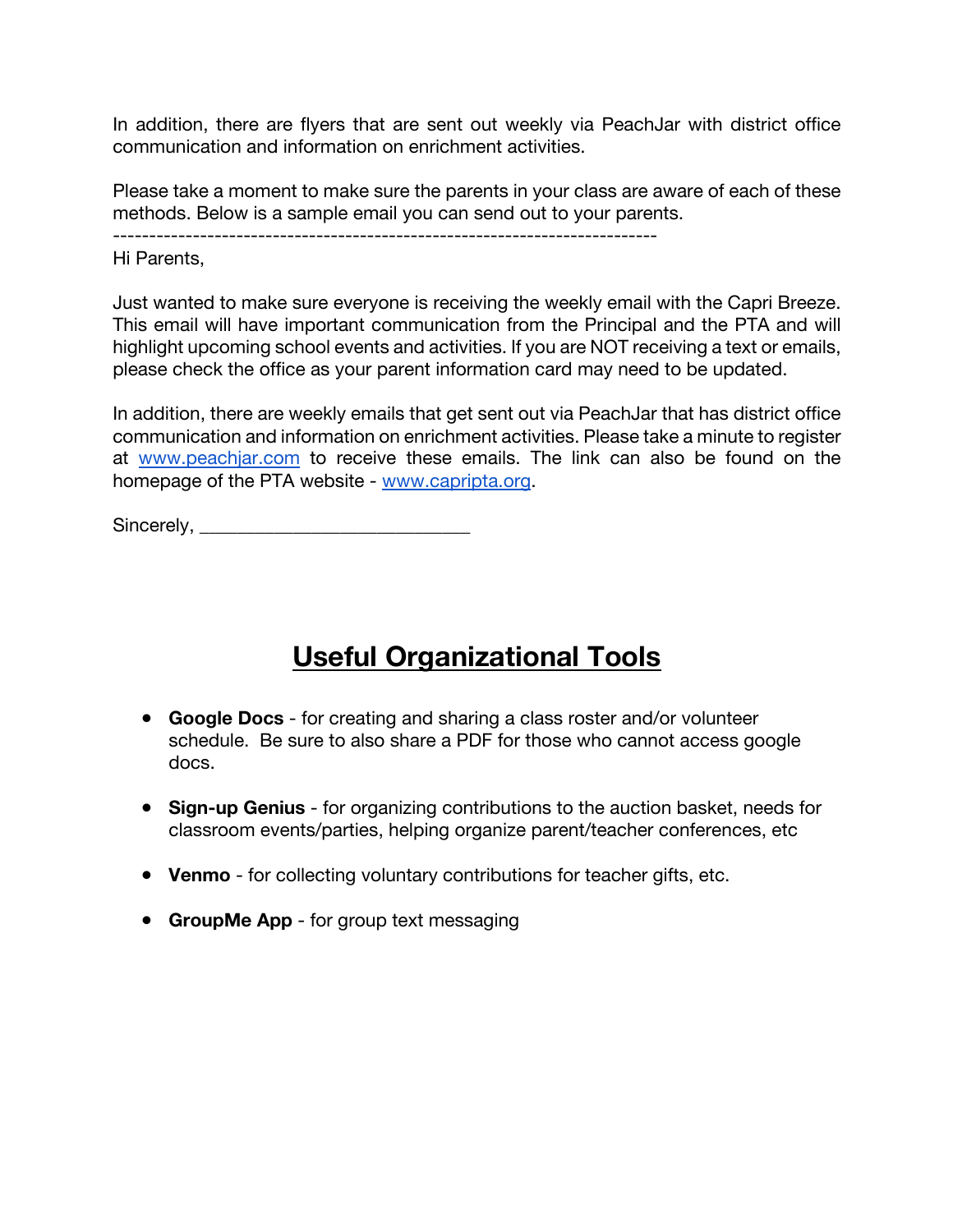# **Other Information**

- Volunteer check-in procedure: Capri is a closed campus. When coming onto campus at any time other than drop off or pick-up it is very important that you check in at the front office. At the front desk you will find a binder in which to sign your name as well as a volunteer sticker to place on your shirt. Please remember to always sign-in as well as to take a minute to remind all the other volunteers in your classroom of this important procedure. In the near future, the volunteer check-in procedure will go electronic – stay tuned for more information/instructions!
- Supplies: There are a number of supplies available for the teachers and their classroom in the main building/front office building. Near the copy machine you will find a laminator (instructions are above it), many different colors of 12"x18" construction paper, lined paper, pencils, pens, paper clips, etc. Some items are on shelves and others are within the drawers below the teacher mailboxes.
- Copier: Paper is available through your teacher. Each teacher is given paper throughout the year to use and to share with volunteers for making copies. The copier is located on the southern end of the front office building. Above the copier are instructions on how to use it. There are also lots of other parent volunteers and staff that are always around to help as well.

### **Sample Letter for Collecting Class Information**

Dear Parents:

\_\_\_\_\_\_\_\_\_\_\_\_\_\_\_\_\_\_\_\_\_\_\_

I would like to put together a class list of names, phone numbers and other information so that you will be able to communicate with one another. This information will be helpful for our room parent, class phone trees, birthday party invitations, play dates, etc. Please fill out the following information that you are willing to share and return to me by

\_\_\_\_\_\_\_\_\_\_\_. I will then compile the information and distribute copies to each family. Sincerely,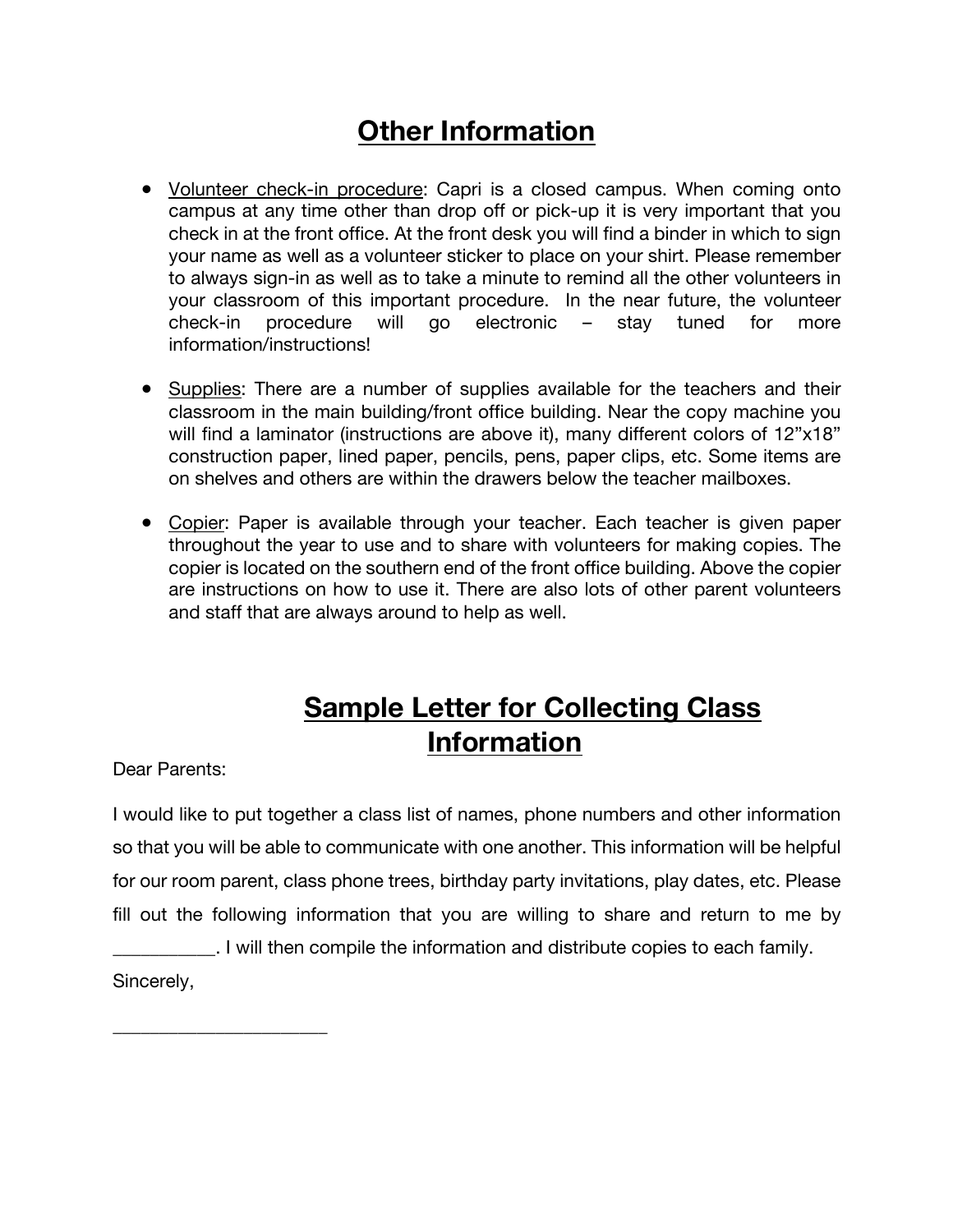## Sample Letter for A Holiday Party

Hello Parents,

Our Holiday Party is scheduled for \_\_\_\_\_\_\_\_\_\_\_\_\_\_\_\_ at \_\_\_\_\_\_\_\_\_\_\_\_\_. The list of events for the day include: making an ornament, cutting out snowflakes, a holiday Bingo game, and making a snowman with white chalk. The children will also be watching a movie The Polar Bear Express after lunch. They will be having hot cocoa and holiday cookies. Your help is needed. We are requesting volunteers to assist us with a list of items needed for our celebration.

The list is as follows:

- 1. 3 dozen holiday cookies- 3 people can bring 1 dozen each
- 2. 30 Styrofoam cups
- 3. 1 bag of small marshmallows
- 4. 4 Holiday tablecloths- 2 people can bring in 2 tablecloths each
- 5. 30 small Holiday plates
- 6. 30 small Holiday napkins
- 7. 10 medicine droppers- you can bring in used ones from home if you have it
- 8. 30 white sidewalk chalks (needs to be average size big one about 1/2" by 4-
- 5" long)- 2 people can bring in 15 each

Please turn in all the items the day of the event (DATE)

If you are interested in volunteering to bring an item, please reply to all in your email so everyone knows which items have been taken.

Thank you for your help, Your Name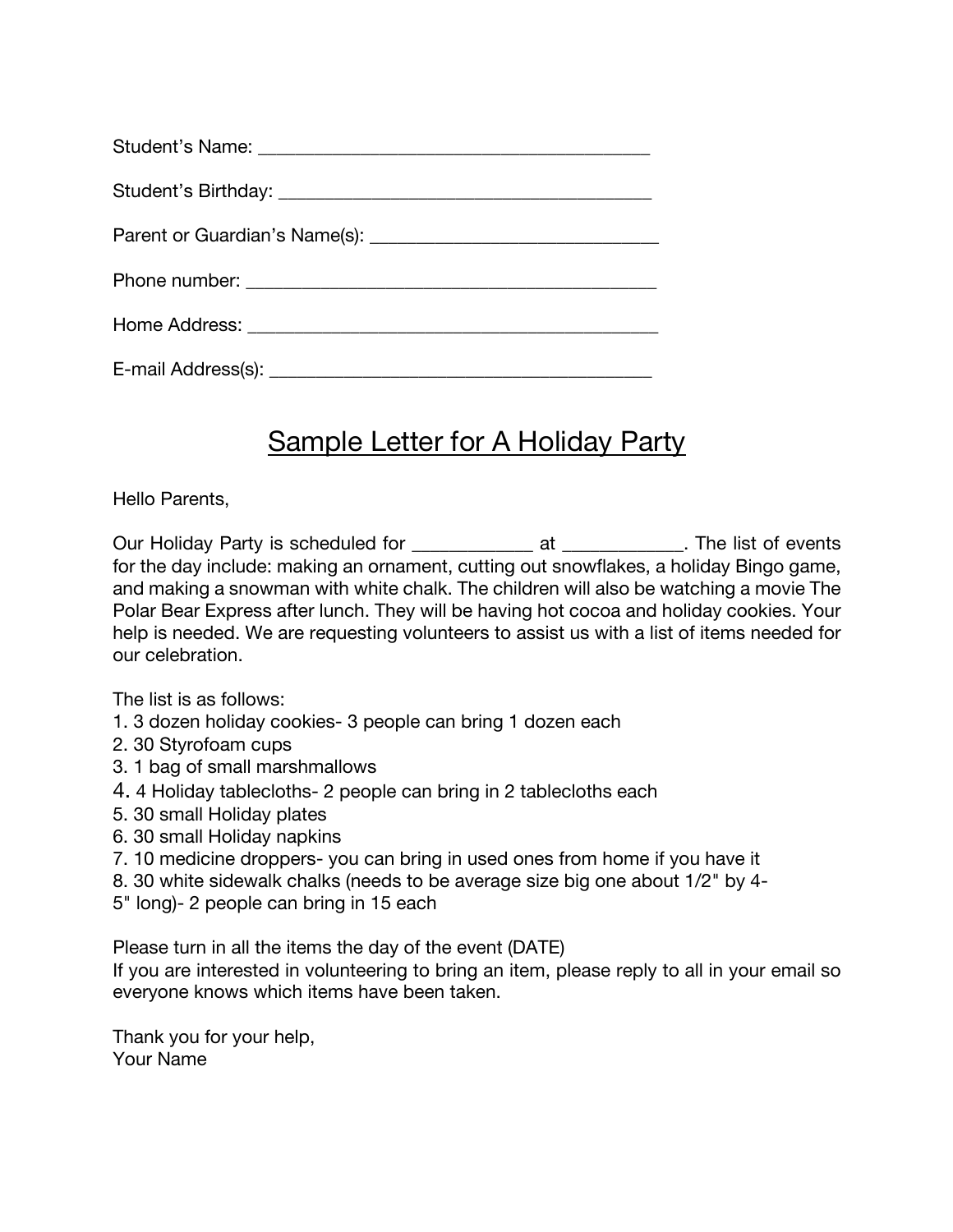## Sample Letter for End of Year Party

Parents,

\_\_\_\_\_\_\_\_\_\_\_\_\_\_\_\_\_\_\_

We are celebrating the last day of XX grade with a picnic on the lower field! We are asking for a \$X donation that will pay for pizza, a drink, fruit, and dessert. All parents are invited to the party! Bring a blanket!

You can send the donation in with your child or VENMO me at @xxxxxxxxxx.

Vamos a celebrar el ultimo dia de primer grado con un picnic en el pasto. Estamos pidiendo una donación de \$X para pizza, jugo, fruta, y postre, Todos los padres están invitados a la fiesta! Traigan una cobija!

Puede enviar la donación con su hijo o VENMO conmigo a @xxxxxxxxxx.

# Sample Letter for Staff Appreciation Week

Hi families!

Staff appreciation week is next week and let's show XXXXXXXXXX how grateful we are for everything she does for our children. Here is what you can do:

1. Sign up for one of the following extra treats for XXXXX:

Starbucks coffee: Bring her an Iced Caramel Macchiato any day(s) next week (would be great to do this twice- you pick the day)

Lunch: Bring her a Chicken Caesar Salad from Panera for lunch on Monday, Tuesday, or Thursday.

Treat/small gift: Send some kind of special treat (muffin, cookie, snack, candy, etc) or small gift any day of the week.

Another idea?

2. Participate in the following:

• Monday – Bring a Flower of Choice (there will be a vase where your child can put his/her flower)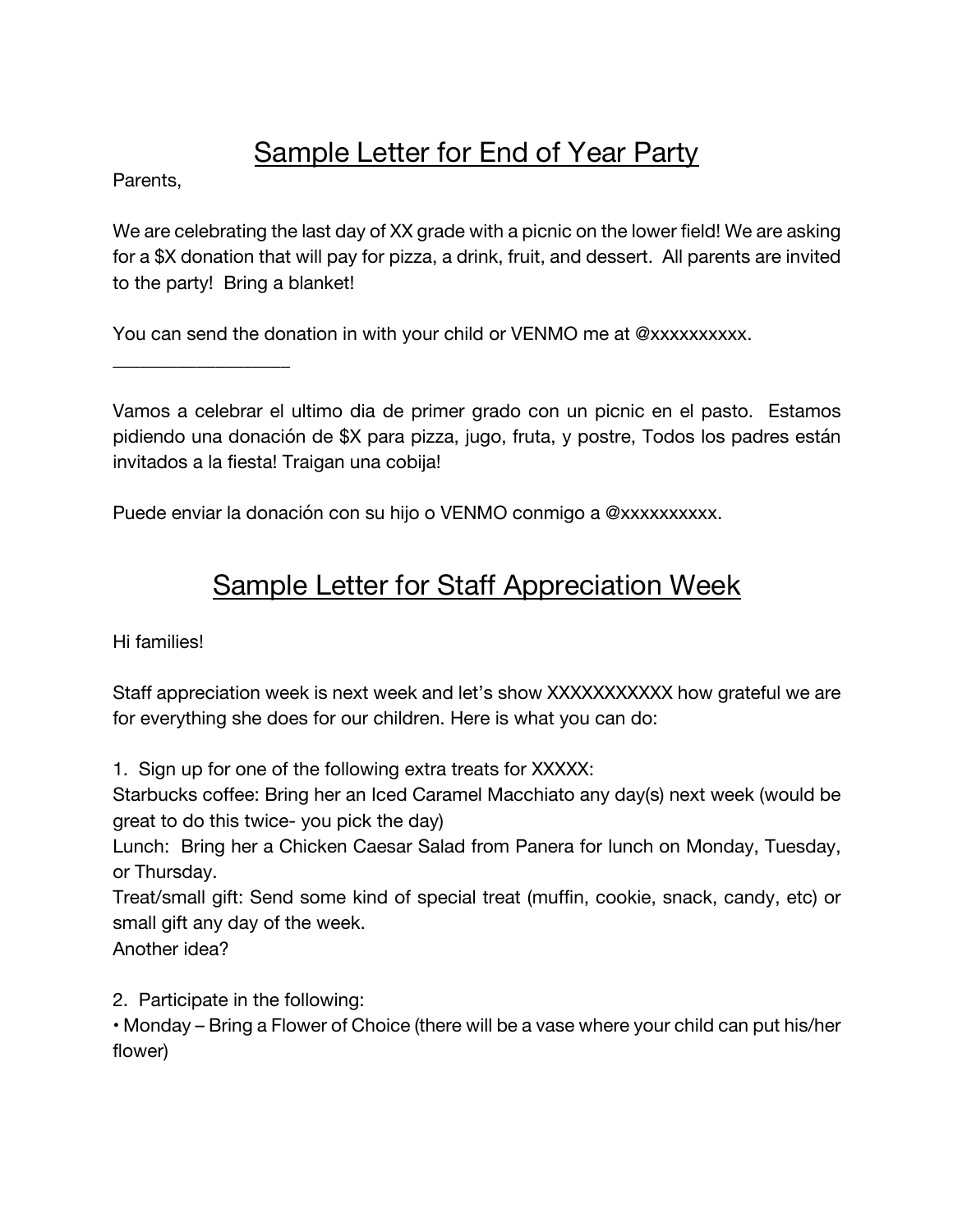• Tuesday – Bring in a Farm Fresh Fruit or Vegetable to create a basket (basket will be provided).

• Wednesday - A SPECIAL NOTE of appreciation for your teacher

• Thursday – A Fun/Healthy Snack of Choice

3. Contribute to a Target Gift Card from the class. Suggested donation of \$XX/family but anything is appreciated! The children will give this to her on Friday. Please VENMO me at @XXXXXXXXX or give cash to XXXX by next Wednesday.

THANK YOU!!!

Hola Familias,

La semana de apreciación del personal es la próxima semana y queremos demostrarle a XXXXXXXXXXXXXX estamos muy agradecidos por todo lo que hace por nuestros hijos. Esto es lo que pueden hacer:

1. Regístrese para una de las siguientes:

Café de Starbucks: tráigale un "Iced Caramel Macchiato" cualquier día (s) la próxima semana

Almuerzo: tráigale una Ensalada César de pollo de Panera para el almuerzo los lunes, martes o jueves.

Small treat/regalito: envíe algo especial (muffins, galletas, refrigerios, dulces, etc.) o regalillo

Otro idea?

- 2. Participa en lo siguiente:
- Lunes Trae una flor de elección (hay un jarrón donde su hijo puede poner su flor)
- Martes: traiga una fruta o verdura fresca
- Miércoles UNA NOTA ESPECIAL de agradecimiento para su maestro
- Jueves Un bocadillo

3. Contribuya a una tarjeta de regalo Target de la clase. Por favor, VENMO en @ XXXXXX o déle dinero a XXXXX antes del próximo miércoles.